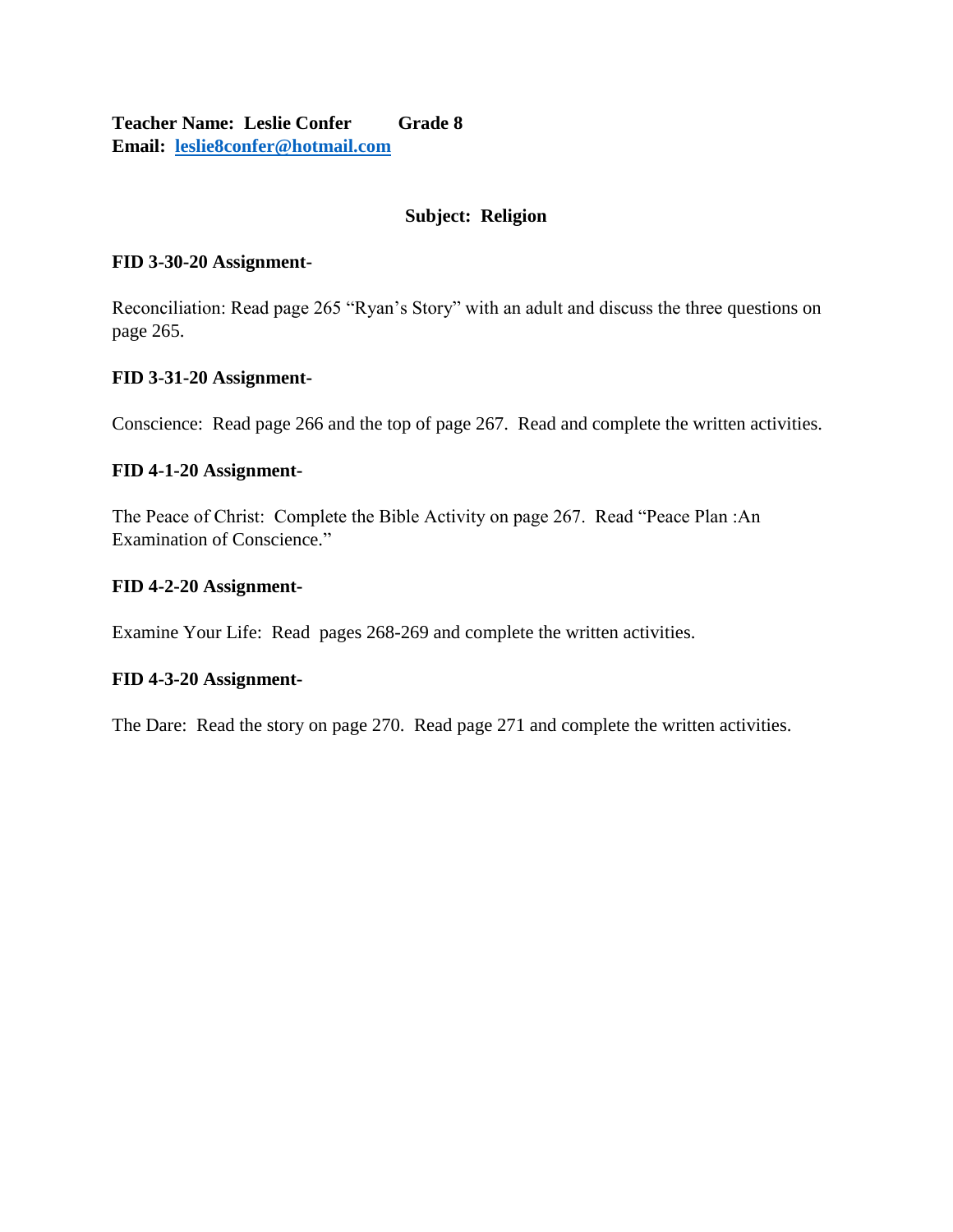**Teacher Name: Leslie Confer Grade 8**

**Email: [leslie8confer@hotmail.com](mailto:leslie8confer@hotmail.com)**

# **Subject: Language Arts**

## **FID 3-30-20 Assignment-**

Spelling Lesson 33: Complete page 152 and 3 times each English Workbook: Complete page 147 apostrophes, hyphens, and dashes

## **FID 3-31-20 Assignment-**

Spelling Lesson 33: Complete page 153 English Workbook: Complete pages 149-150 (1-40)

## **FID 4-1-20 Assignment-**

Spelling Lesson 33: Complete page 154 English Workbook: Complete page 66- Gerunds as Subjects: Look at the examples in the purple Box. Part A: #1. Underline Catching fish and put a second line under Catching.

## **FID 4-2-20 Assignment-**

Spelling Lesson 33: Complete page 155

English Workbook: Complete page 67- Gerunds as Subject Complements. Look at the examples in the purple box. Part A #1. Underline Reading the newspaper. Write DO above the word newspaper. #2 Underline scanning the headlines. Draw a second line under scanning, and Write DO above headlines.

#### **FID 4-3-20 Assignment-**

Spelling Lesson 33: Have an adult ask you the words or type the words and print out the paper. English Workbook: Complete page 68- Gerunds as direct objects. Look at the examples in the purple box. Part A #1. Underline carving the limestone columns with a chisel and a mallet. Draw a second line under carving.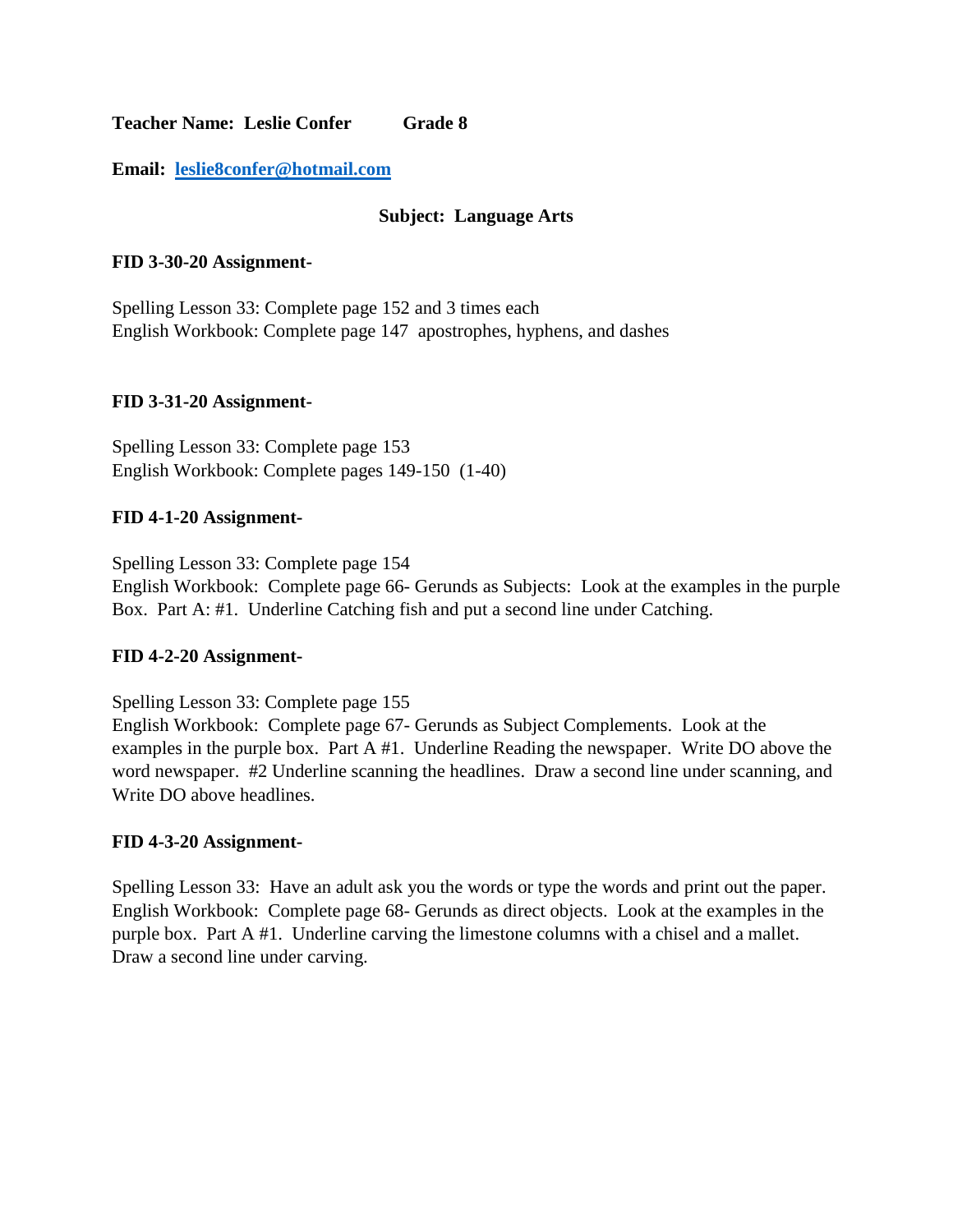# **Teacher Name: Leslie Confer Grade 8**

# **Email: [leslie8confer@hotmail.com](mailto:leslie8confer@hotmail.com)**

# **Subject: Literature**

## **FID-3-30-20 to 4-3-20**

You will read the following article online and complete the written activities. If you can print the article, then you will be able to mark on the paper.

Site: kellygallagher articles of the week

You will see a list of articles. You are to read: " You might be addicted: Smartphone Use Physically Affects Your Brain, Study Says " If you are able to do so, print the article.

- 1. Read the article.
- 2. While reading underline any words or confusing lines to you in red.
- 3. While reading highlight main ideas (Close Reading)
- 4. On theme tablet: Write a 1 page reflection: What did you think about the article? Do you agree or disagree with any of the ideas? Why? Write at least 8 sentences.
- 5. After your written paragraph, answer the three questions at the end of the article.
- I gave you all week to complete this assignment, so you can do your own pacing.
- $\bullet$  8<sup>th</sup> grade, I thought you would enjoy reading and writing about this topic!
- We will discuss your thoughts on this topic when school starts again!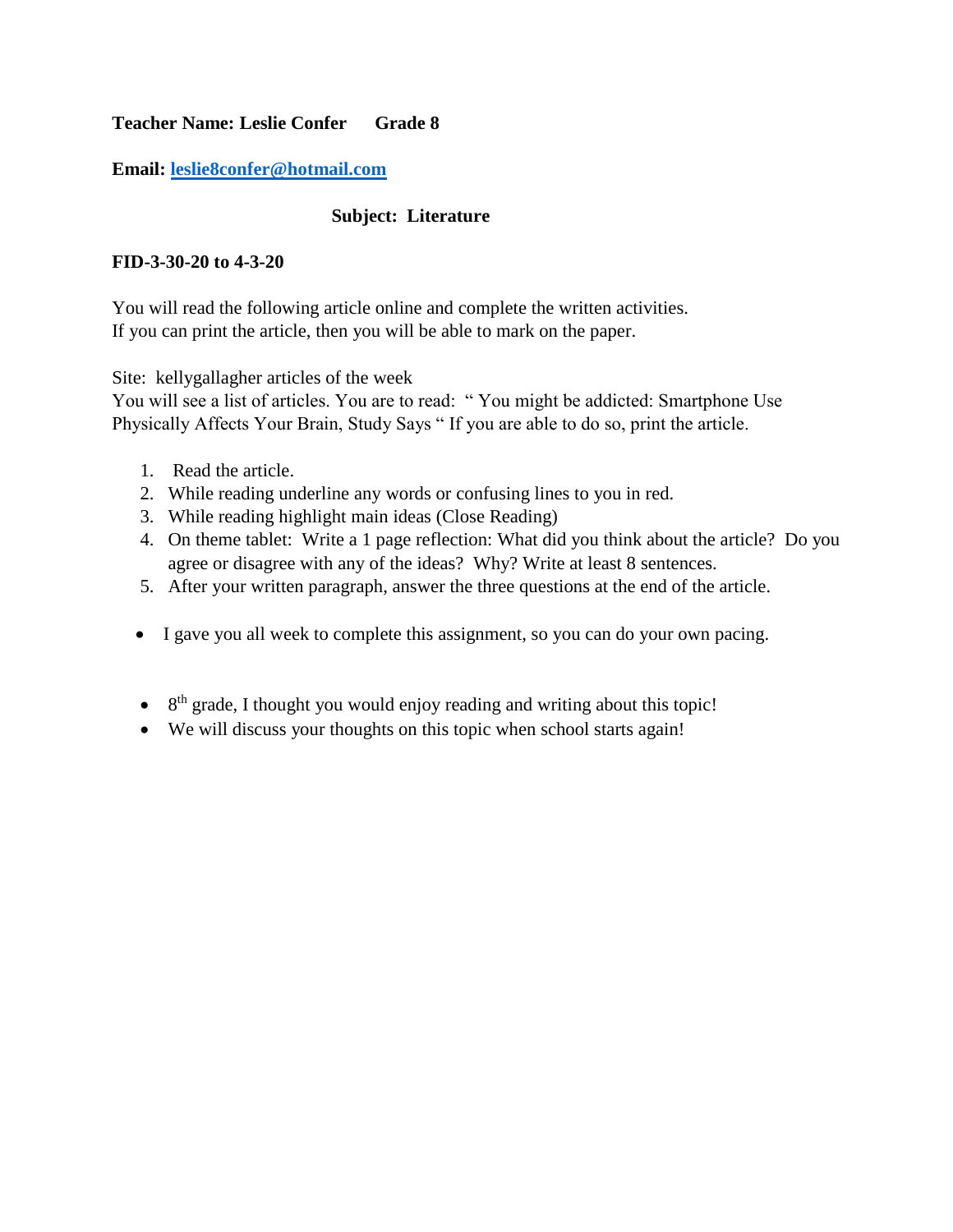**Teacher Name: Leslie Confer Grade 8**

**Email: [leslie8confer@hotmail.com](mailto:leslie8confer@hotmail.com)**

# **Subject: Social Studies**

**Online activities: sheppardsoftware.com Click: USA: Look for the correct assignment and click play**

**FID 3-30-20 Assignment** Capitals- tutorial Capitals 1- beginner

# **FID 3-31-20 Assignment** Capitals- tutorial Capitals 2 Intermediate

# **FID 4-1-20 Assignment**

Capitals 3 Expert

# **FID 4-2-20 Assignment** Capitals 4 Cartographer

# **FID 4-3-20 Assignment**

Landscapes Tutorial Landscapes Beginner Lakes Tutorial Lakes Game

Please check and sign. Thank you.

| My child completed the online activities.          |  |
|----------------------------------------------------|--|
| My child could not complete the online activities. |  |
| Parent Signature:                                  |  |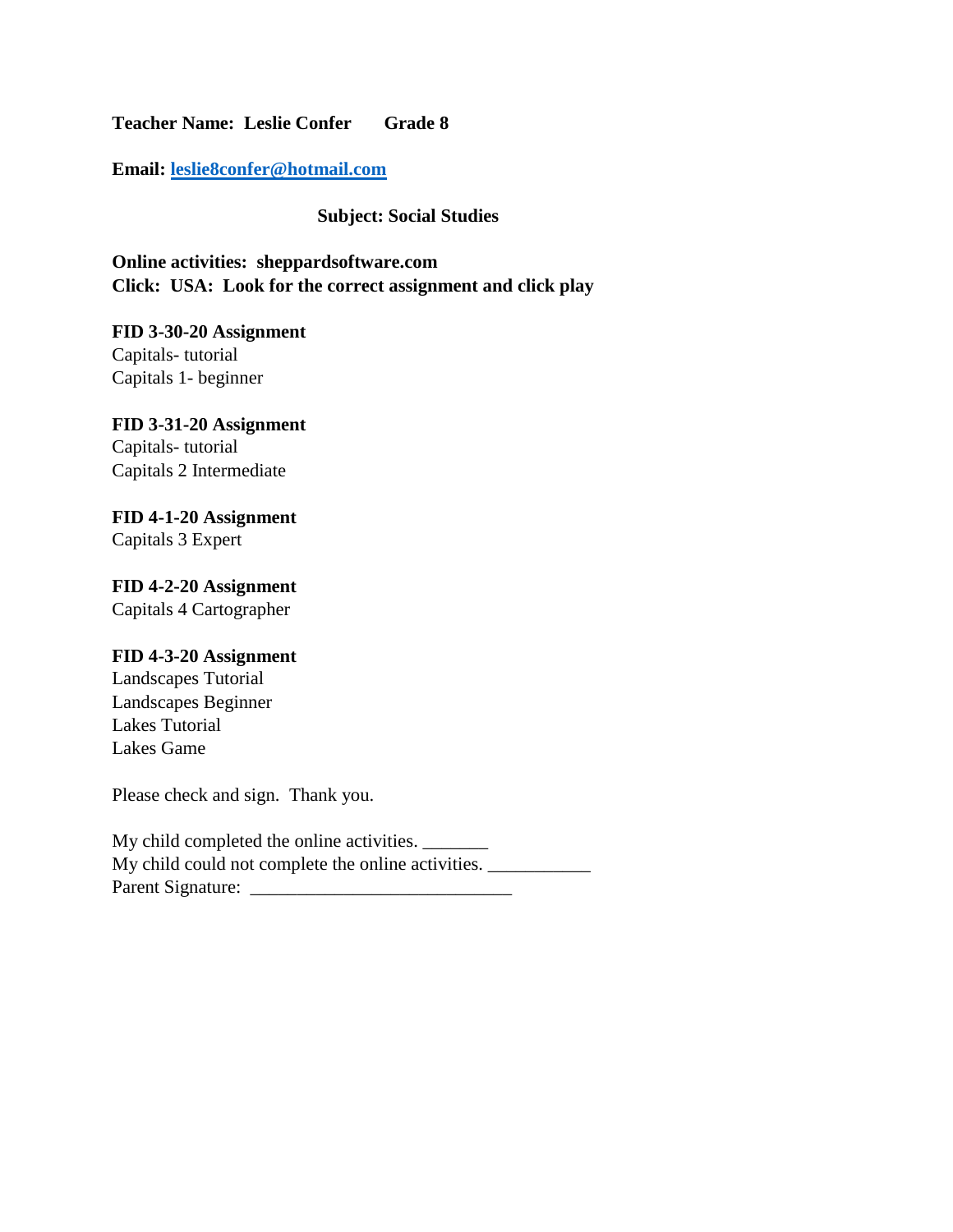**Teacher Name: Alice Miller Grade 8**

# **Email: [mrsmiller7@ptd.net](mailto:mrsmiller7@ptd.net)**

## **Subject: Math**

## **FID 3-30-20 Assignment**

DreamBox  $\sim$  Work for at least 30 minutes.

## **FID 3-31-20 Assignment**

On theme tablet, do problems # 1-3. Show all work. Be sure to write a statement to answer each question.

- 1. Mr. Mean assigned 1 homework problem the first night. On each of the following nights, he gave 3 times as many problems as on the previous night. After 5 nights, all homework problems for a particular chapter has been assigned. How many homework problems were assigned altogether over the 5 nights? (Hint: Make a Table/Look for a Pattern)
- 2. The mathematicians were having a convention, and they arrived in a very orderly way. The first time the door opened, 1 person entered. Each time the door opened after that, a group entered that had 2 more people than the previous group. The door opened 20 times. How many mathematicians attended the convention? (Hint: Make a Table/Look for a Pattern)
- 3. You have two buckets, one that will hold 4 quarts and one that will hold 9. There are no markings on either bucket to indicate smaller quantities. How can you measure out 6 qts. of water using these two buckets? There is an unlimited supply of water.

# **FID 4-1-20 Assignment**

DreamBox  $\sim$  Work for at least 30 minutes.

## **FID 4-2-20 Assignment**

On theme tablet, do problems # 4-6. Show all work. Be sure to write a statement to answer each question.

4. An average bath uses 136 L of water. A load of laundry requires 72 L, and a brief shower uses 32 L. Water costs \$0.035/L. The Lawrence family did 8 loads of laundry and took 21 baths and 10 showers last week. How much did they pay for water?